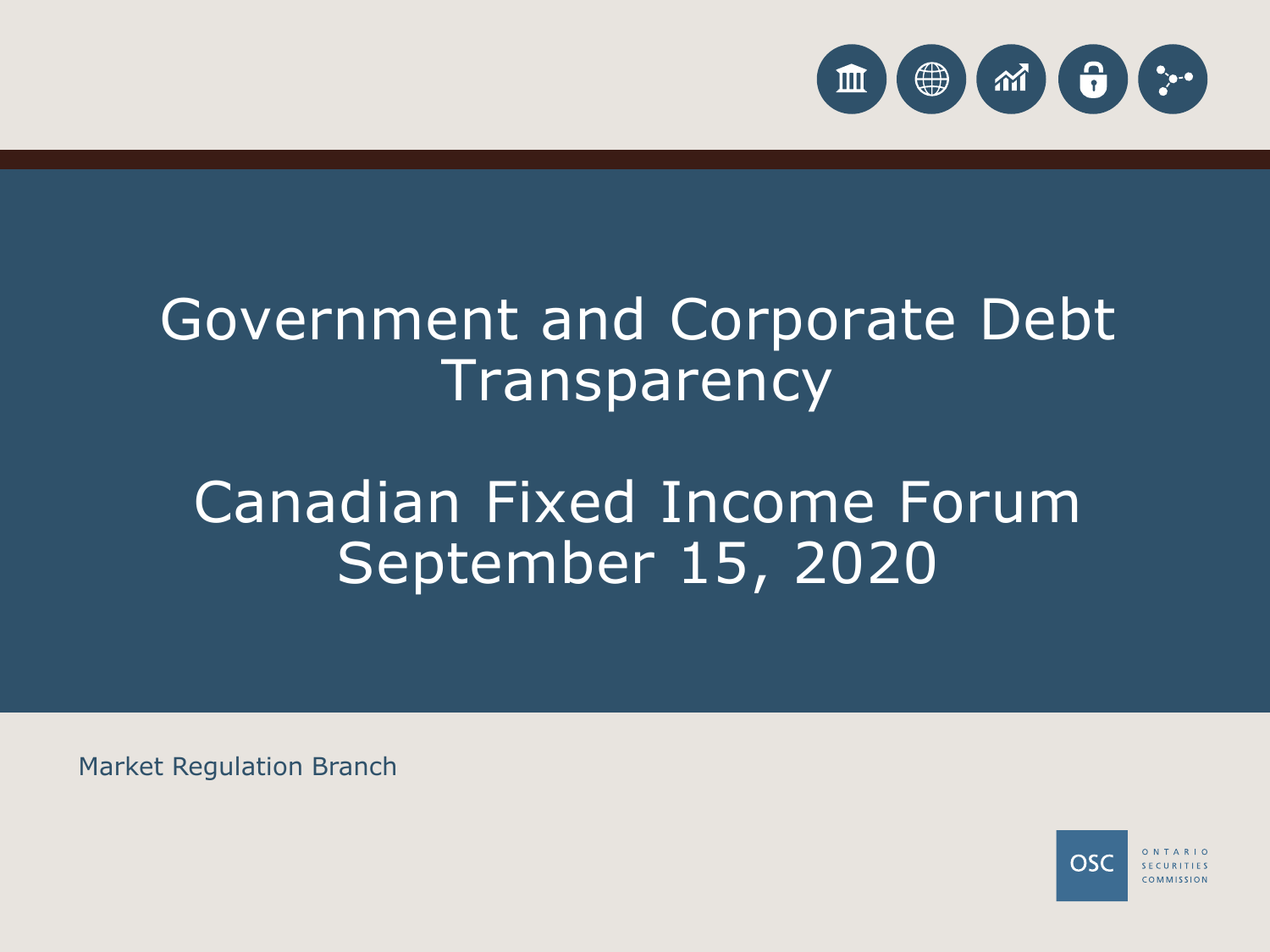## Agenda

- 1. Introduction
- 2. Government Debt Transparency Framework
- 3. Expanded Corporate Debt Transparency Framework
- 4. Implementation Details

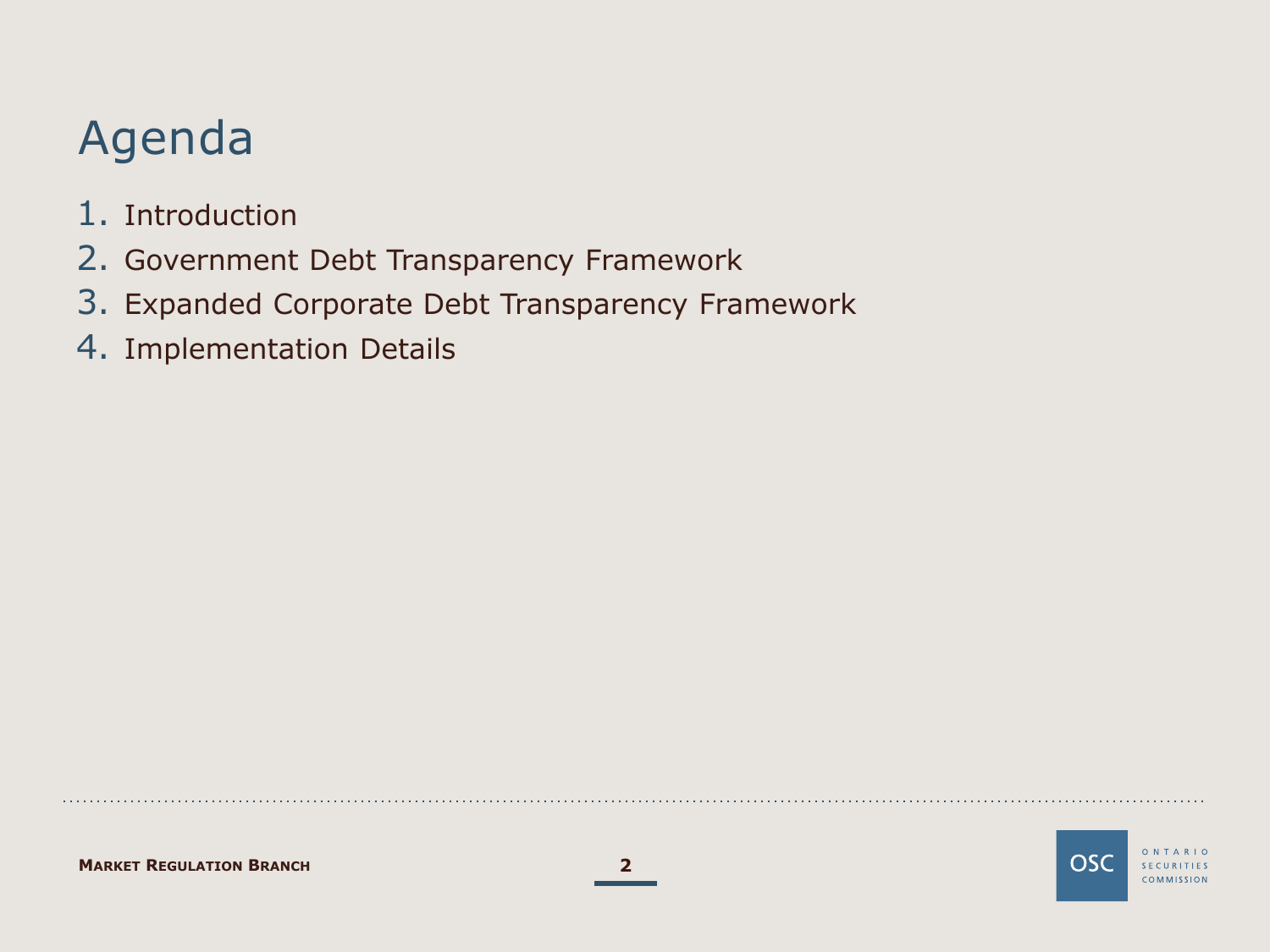### Introduction

- In June, CSA amended existing rules to:
	- **Introduce mandatory transparency of government debt trades**
	- Expand existing transparency requirements relating to corporate debt trades to include banks
		- **Existing requirements apply to dealers**
- The Amendments became effective on August 31, 2020
- CSA also expanded mandate of IIROC information processor to include the dissemination of government debt



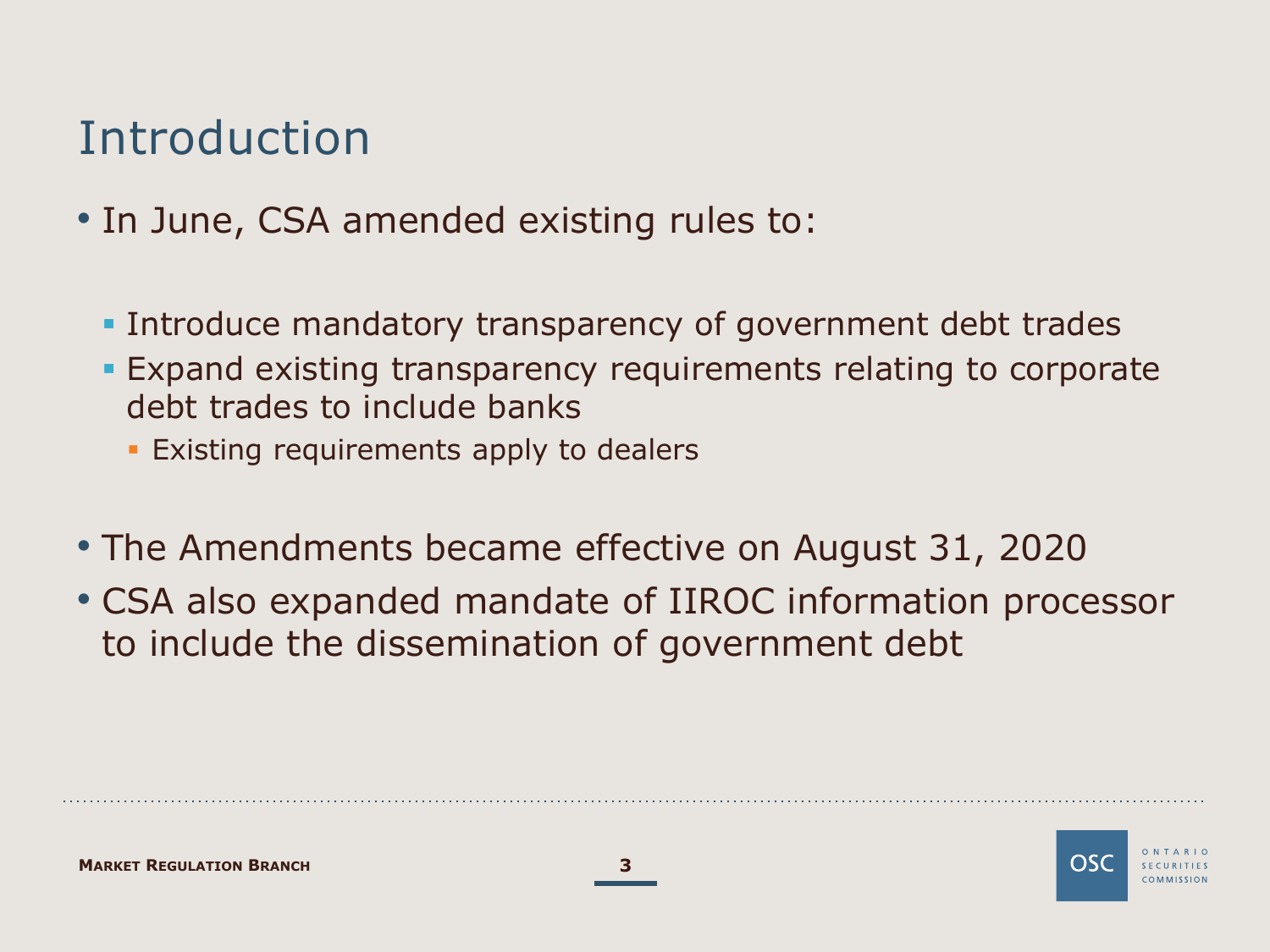## Government Debt Transparency Framework

#### **Entities subject to reporting and transparency requirements**

- The persons or companies subject to the government debt transparency framework as of August 31 are:
	- dealers
	- interdealer bond brokers
	- marketplaces and
	- Schedule I, II and III Banks

#### **Types of government debt securities that will be captured:**

- **All Government of Canada Debt Securities**
- **All Canada Mortgage Bonds**
- All Provincial Debt Securities, including Real Return Bonds (RRBs), Strip Coupons and Residuals
- **All Municipal Debt Securities**
- All Federal and Provincial Agency Bonds other than Canada Mortgage Bonds (CMB)





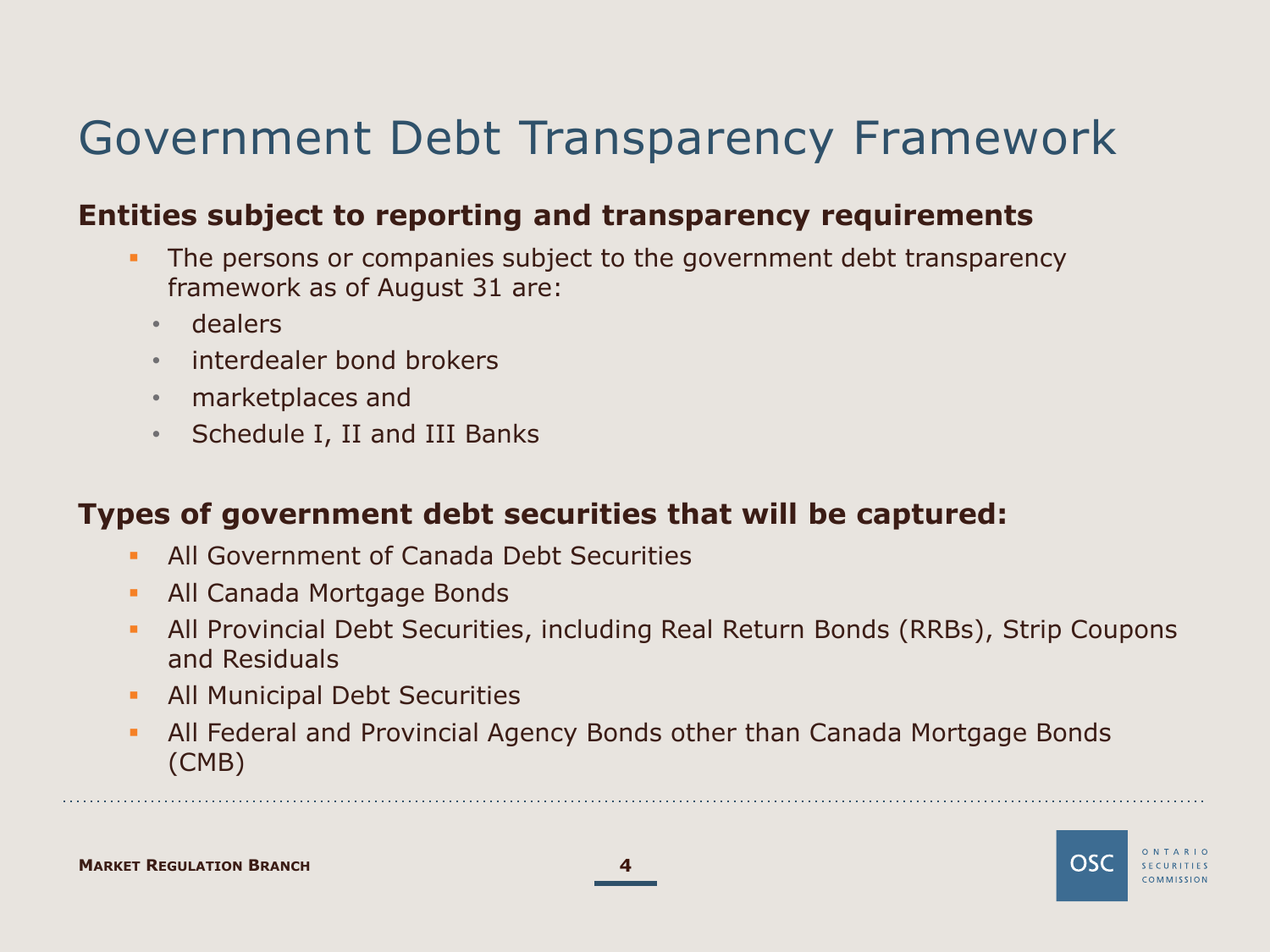## Government Debt Transparency Framework

#### **Volume caps**

| \$10M                                                                                                     | \$5M                                                                                       | \$2M                                                                                                 | <b>250K</b>                         |
|-----------------------------------------------------------------------------------------------------------|--------------------------------------------------------------------------------------------|------------------------------------------------------------------------------------------------------|-------------------------------------|
| <b>Government of Canada Bills</b><br>(GoC Bills)                                                          | Government of Canada nominal<br>bonds with over 10 years<br>remaining to maturity (GoC>10) | All provincial debt securities<br>including Real Return Bonds,<br><b>Strip Coupons and Residuals</b> | Québec municipal debt<br>securities |
| <b>Government of Canada</b><br>nominal bonds with 10 or<br>less years remaining to<br>maturity (GoC <=10) | All municipal debt securities,<br>except those issued in Québec                            |                                                                                                      |                                     |
|                                                                                                           |                                                                                            | All other agency debt securities                                                                     |                                     |
| <b>All Canada Mortgage Bonds</b><br>(CMB)                                                                 |                                                                                            | Government of Canada Real<br><b>Return Bonds</b>                                                     |                                     |
|                                                                                                           |                                                                                            | Government of Canada Strip<br><b>Coupons and Residuals</b>                                           |                                     |

- GoC nominal bonds with less than 11 years to maturity at the time of issue will be subject to the \$10M cap to capture debt securities that become the 10-year benchmark relatively soon after issuance.
- In Ontario, government debt securities include a debt security of any school board in Ontario or of a corporation established under section 248(1) of the *Education Act* (Ontario). In Québec, it includes a debt security of the Comité de gestion de la taxe scolaire de l'île de Montréal.
- All other agency debt securities group includes National Housing Act Mortgage Backed Securities.



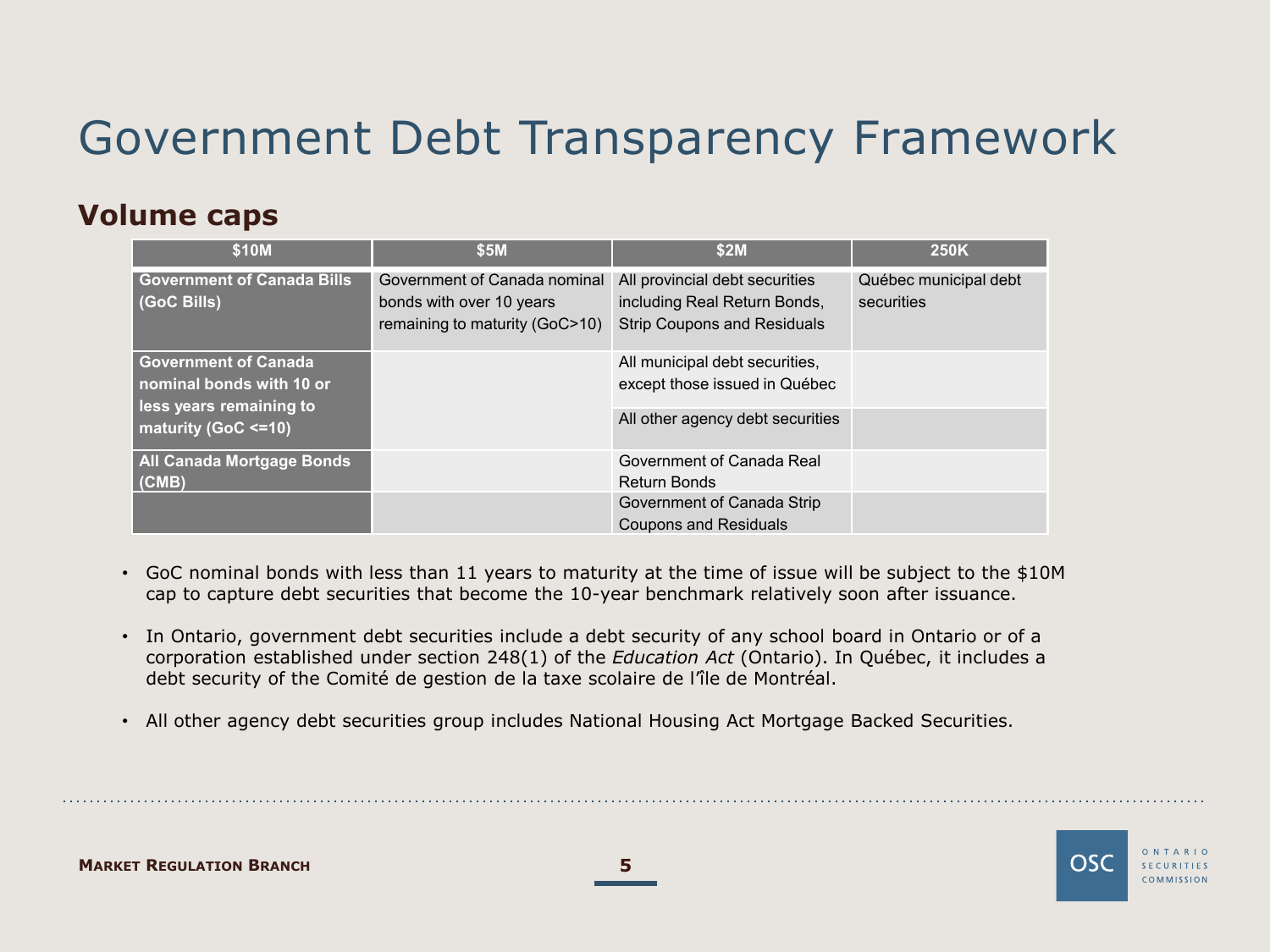### Government Debt Transparency Framework

#### **Dissemination Delay**

• Post-trade information for both corporate and government debt trades will be disseminated on T+1 at 5:00 pm ET

#### **Trade details disseminated by the information processor**

- The IP will publish the details of trades on its web site and they will be freely accessible
- The post-trade information requirements are set out on the next slide
	- Any future changes to these requirements will be subject to public comment

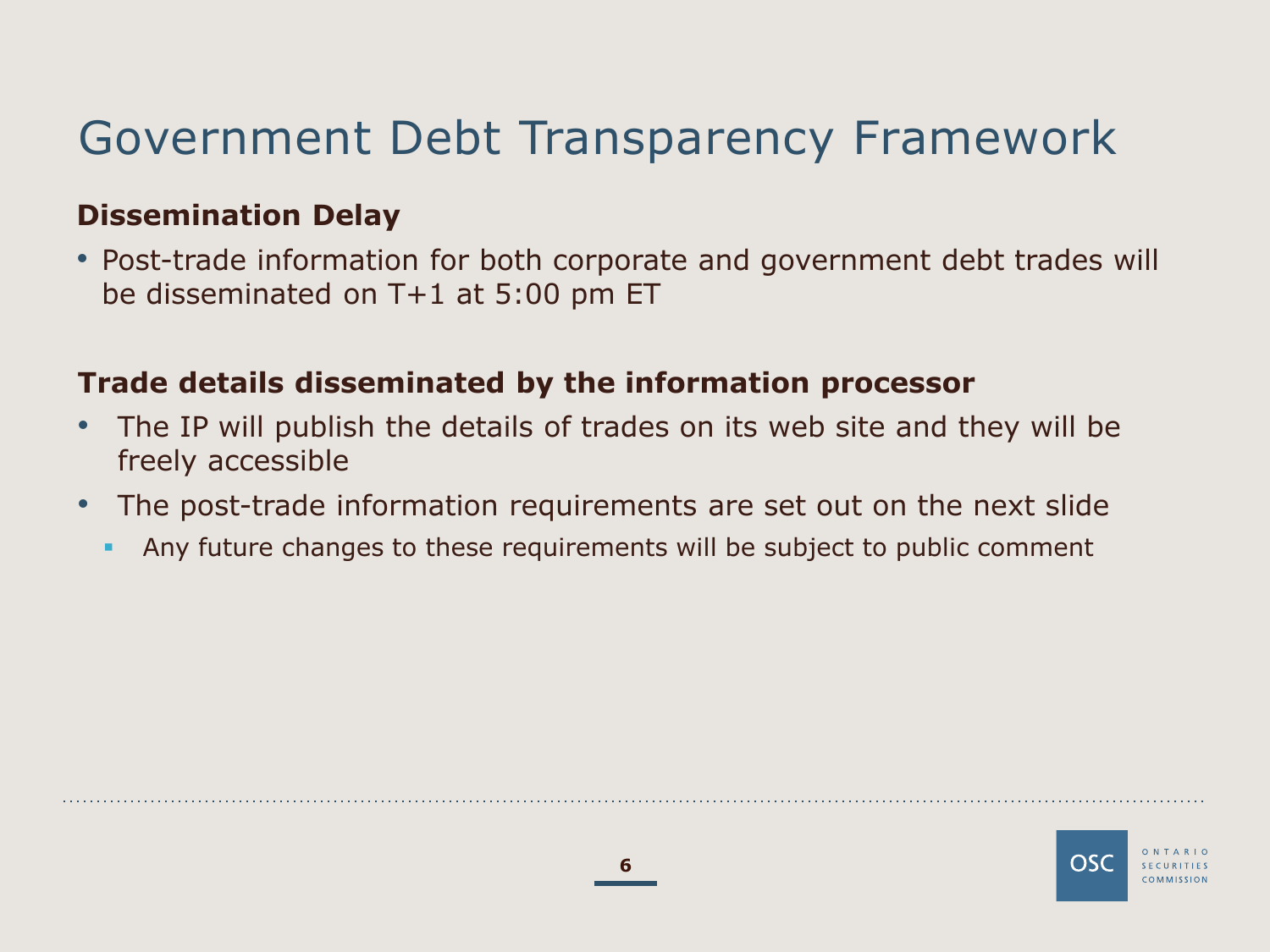### Government Debt Framework

Trade details disseminated by the information processor (IP)

|                           | <b>Summary level data for each bond</b>         |    | <b>Transaction level data for each bond</b>                                      |
|---------------------------|-------------------------------------------------|----|----------------------------------------------------------------------------------|
|                           | 1. CUSIP and/or ISIN number, where<br>available | 1. | CUSIP and or ISIN number, where<br>available                                     |
| $\overline{\mathbf{2}}$ . | <b>Issuer name</b>                              | 2. | Issuer name                                                                      |
| 3.                        | <b>Type of Bond (New)</b>                       | 3. | Maturity date                                                                    |
| 4.                        | <b>Original Issue Date (New)</b>                | 4. | Coupon rate                                                                      |
| 5.                        | <b>Maturity date</b>                            | 5. | Date of execution                                                                |
| 6.                        | <b>Coupon rate</b>                              |    | 6. Time of execution                                                             |
| 7.                        | <b>Last traded price</b>                        |    | 7. Settlement date                                                               |
| 8.                        | <b>Last traded yield</b>                        | 8. | Type (indicates whether the transaction                                          |
| 9.                        | Total trade count (total trades done            |    | is new, a cancellation or a correction)                                          |
|                           | on the last trade date)                         | 9. | Volume (subject to volume caps)                                                  |
|                           | 10. Last trade date                             |    | 10. Price                                                                        |
|                           | 11. Highest traded price on the last            |    | 11. Yield                                                                        |
|                           | trade date                                      |    | 12. Account type (retail or institutional                                        |
|                           | 12. Lowest traded price on the last trade       |    | counterparty)                                                                    |
|                           | date                                            |    | 13. An indication of whether a commission<br>was recorded ("yes" or "no" answer) |

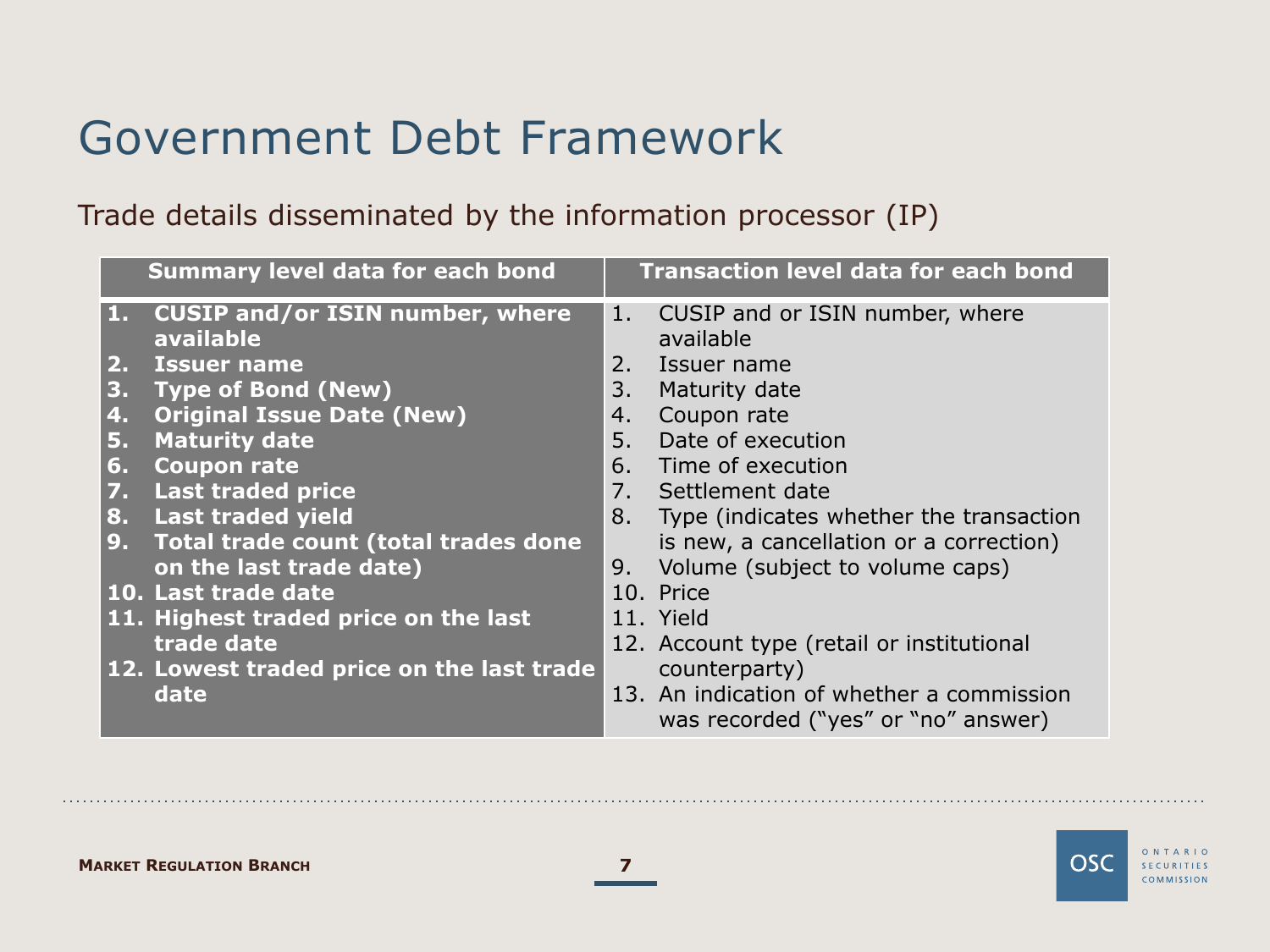### Expanded Corporate Debt Transparency Framework

- The Amendments expand the transparency requirements for reporting trades in corporate debt securities to Schedule I, II and III banks
- The reporting requirements are set by the corporate debt information processor (IIROC) and approved by the CSA